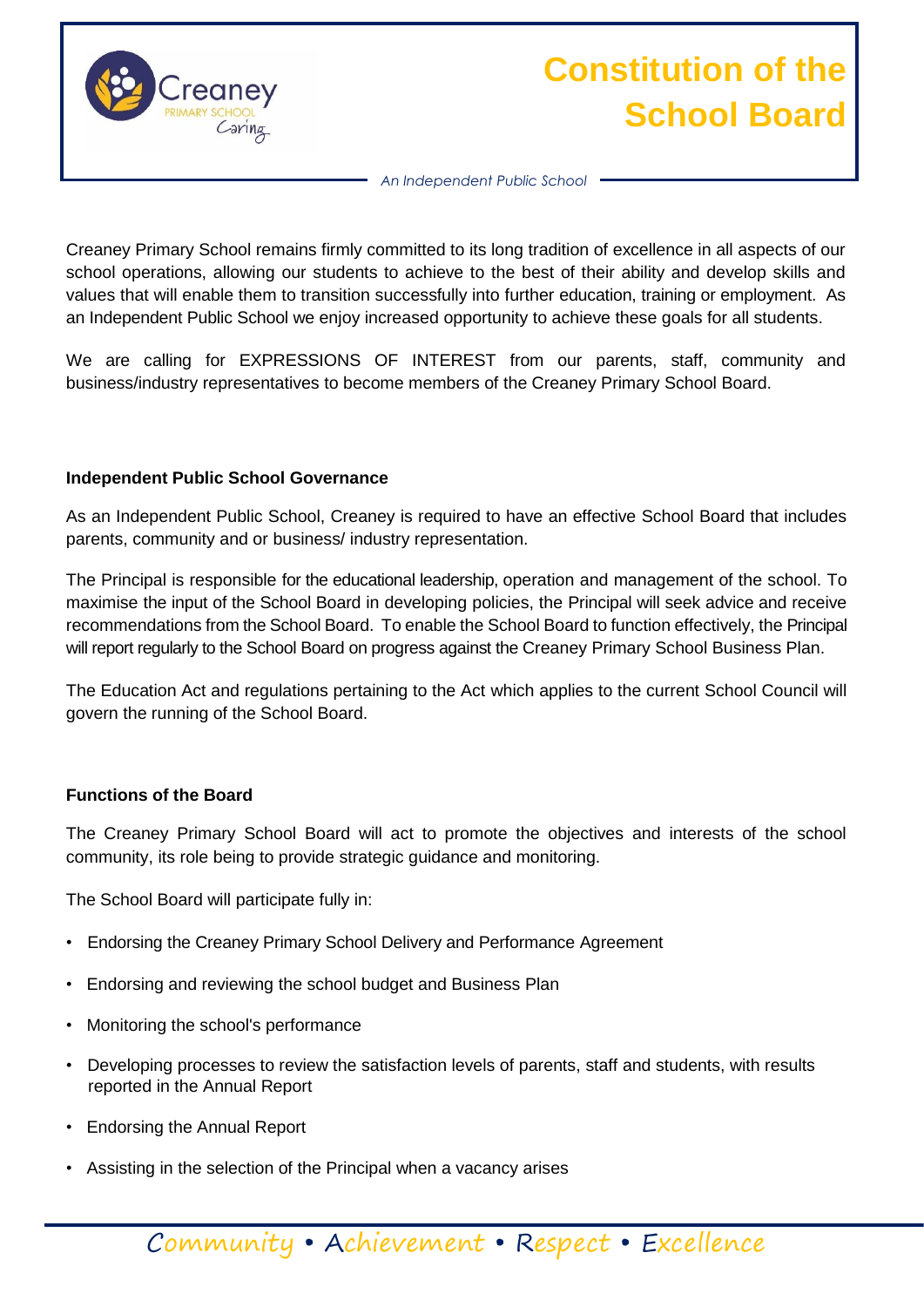## **Structure of the Creaney Primary School Board**

The School Board will have a maximum of 15 members, consisting of at least:

- The Principal
- Four staff members
- One parent nominated by the P&C
- Five parents elected by the school community

The composition of the Board will reflect the diversity of the school community and members will have the skills and experience required to provide governance and excellence in decision making.

The School Board may also co-opt members from the wider community to assist with decision making.

#### **In making this commitment, prospective School Board members should be prepared to:**

- Commit to the school's ethos and goals
- Be sensitive to differing views and have the ability to work in the spirit of cooperation
- Commit to the development of Creaney Primary School
- Be willing to donate time, expertise and influence
- Contribute to the work of the Board
- Meet the requirements of the School Board 'Code of Conduct'
- Commitment to attend School Board training
- Comply with the School Board 'Terms of Reference'
- Attend and contribute in Board meetings

#### **Candidates for Creaney Primary School Board**

If you have a passion and interest in public education, then you are invited to submit a School Board Nomination Expression of Interest for consideration.

Parents and community and members with knowledge, skills and an interest in one or more of the following areas would bring invaluable expertise to the Board.

The areas listed below should be seen as a guide only and are not exclusive:

Music and the Arts; Food, Nutrition and Health; Community Development; Education (Tertiary